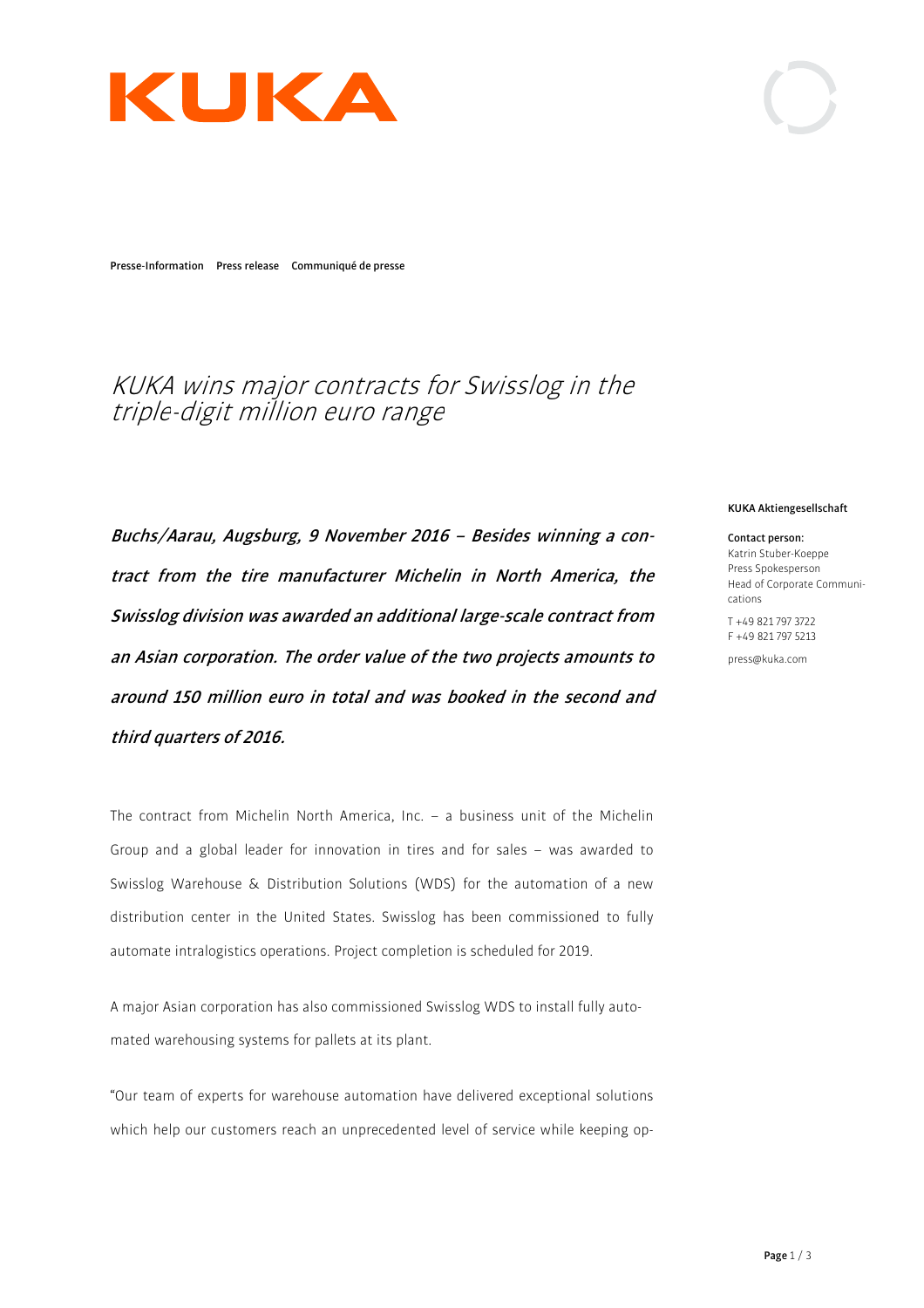



erating costs down. The new contracts are further examples of how Swisslog develops and provides solutions that create outstanding added value for customers," notes Dr. Christian Baur, Chief Operating Officer of the Swisslog Group and CEO of the Warehouse & Distribution Solutions Division. "These orders underscore our expertise in automated solutions for the logistics sector in our most important growth markets USA and China", explains Dr. Till Reuter, CEO of KUKA AG.

#### Website

**www.kuka.com** 

#### **Twitter**

**https://twitter.com/kuka\_presse https://twitter.com/kuka\_roboticsde https://twitter.com/kuka\_systems https://twitter.com/swissloginspire https://twitter.com/swissloghcseu**

#### **Facebook**

**https://facebook.com/KUKA.Robotics https://facebook.com/kuka.systems YouTube** 

**https://www.youtube.com/kukasystems https://www.youtube.com/SwisslogWDS https://www.youtube.com/SwisslogHCS https://www.youtube.com/KukaRobotGroup**